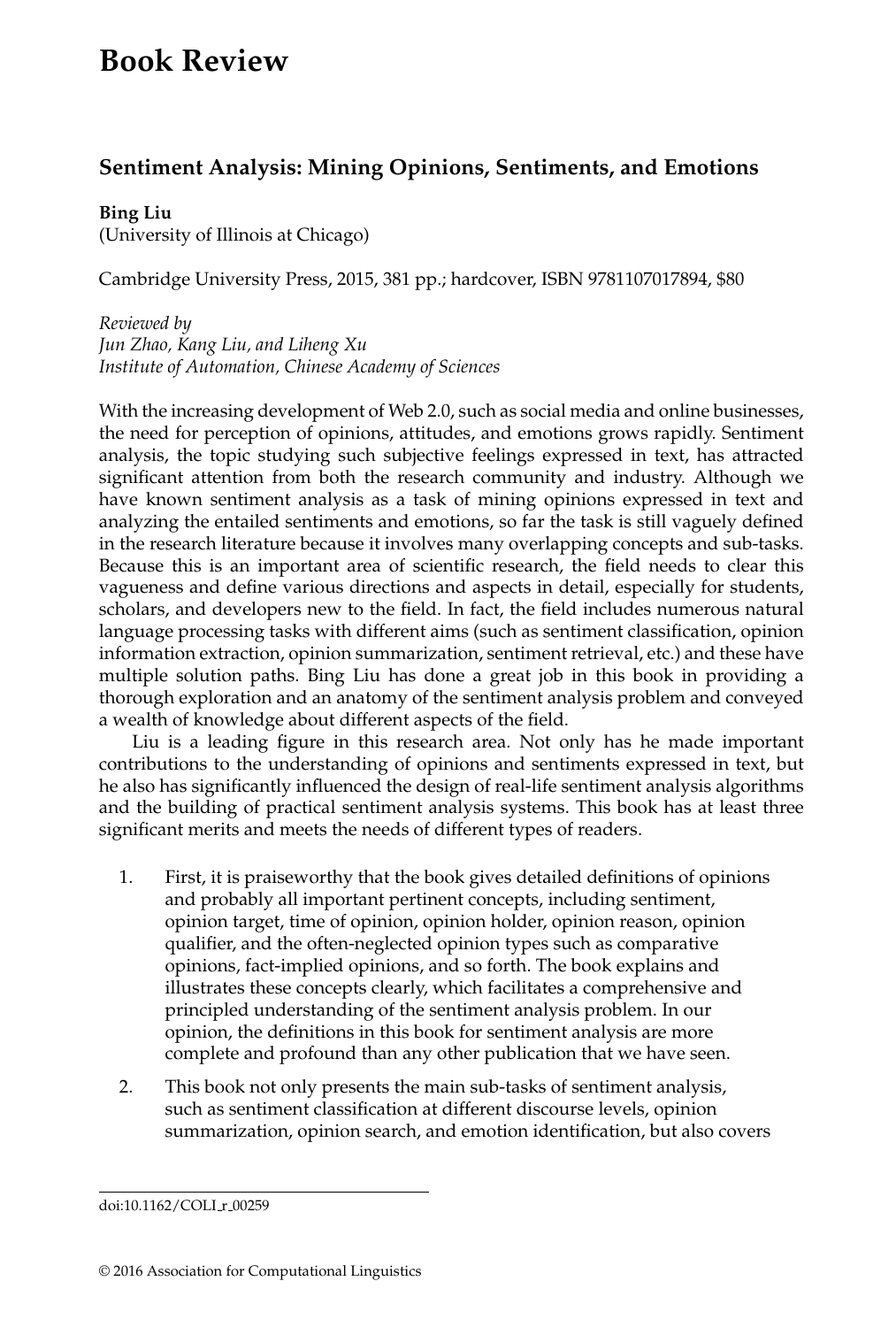many emerging sentiment-related topics, such as sentiment analysis of debates and discussions, mining of intentions, and deceptive opinion detection. This shows that Liu has extensive research experience as well as knowledge of industry applications and knows the importance of these emerging tasks, which are in demand from the industry. Furthermore, this book includes the latest methods and technologies for each related task published in the mainstream conference proceedings and journals. What is especially valuable is that it describes first-hand experience in building a sentiment analysis system. Liu thus brings to readers a global view of the whole area from research to practice, and meets the needs of different readerships, from experienced scholars in natural language processing to graduate students and industry practitioners interested in sentiment analysis and social media analysis. This book thus serves as a comprehensive yet in-depth survey of references in sentiment analysis.

3. It is also commendable that the book gives a balanced treatment of both linguistic approaches and machine learning approaches to solving the sentiment analysis problem. In recent years, the mainstream methods in the research literature have been based on supervised learning with elaborate feature engineering. State-of-the-art techniques also use deep learning models to learn effective features directly from raw data as an alternative to manual feature engineering. However, as mentioned in this book, supervised learning methods provide no linguistic interpretations and do not generate knowledge for linguists or industry developers to gain insights of the problem. Practically, when errors occur in an application, it is hard to know what is wrong and how to fix it. Fortunately, this book provides a comprehensive list of linguistic constructs and perspectives that are instrumental for sentiment analysis, which make up for the deficiency of black-box approaches using pure machine learning. Moreover, it also lists and elaborates on many specific linguistic phenomena that are critical for effective classification of sentiment such as negation (Chapter 5), modality (Chapter 5), and comparison (Chapter 8). We believe that this book will enable the reader to gain not just a comprehensive understanding of the computation methods but also deep linguistic insights of the sentiment analysis problem and its possible solutions.

The book is organized into 13 chapters. The first two chapters introduce the basics and define the sentiment analysis problem. Chapters 3–9 discuss the core sentiment analysis tasks (e.g., sentiment classification, aspect analysis, and opinion summarization) and their current solution methods. Chapters 10–13 investigate the emerging themes from recent research and applications (e.g., analysis of debates, intentions, fake opinions, and review quality).

Specifically, Chapter 1 motivates and gives an overview of the whole book. It describes the expression of sentiment as one of the most important and complicated phenomena of human language. The goal of sentiment analysis is to computationally extract sentiments, opinions, and emotions expressed in text, which is different from the goal of traditional linguistic studies aimed at understanding the human language. Technically, analysis of sentiment can be divided into several levels according to different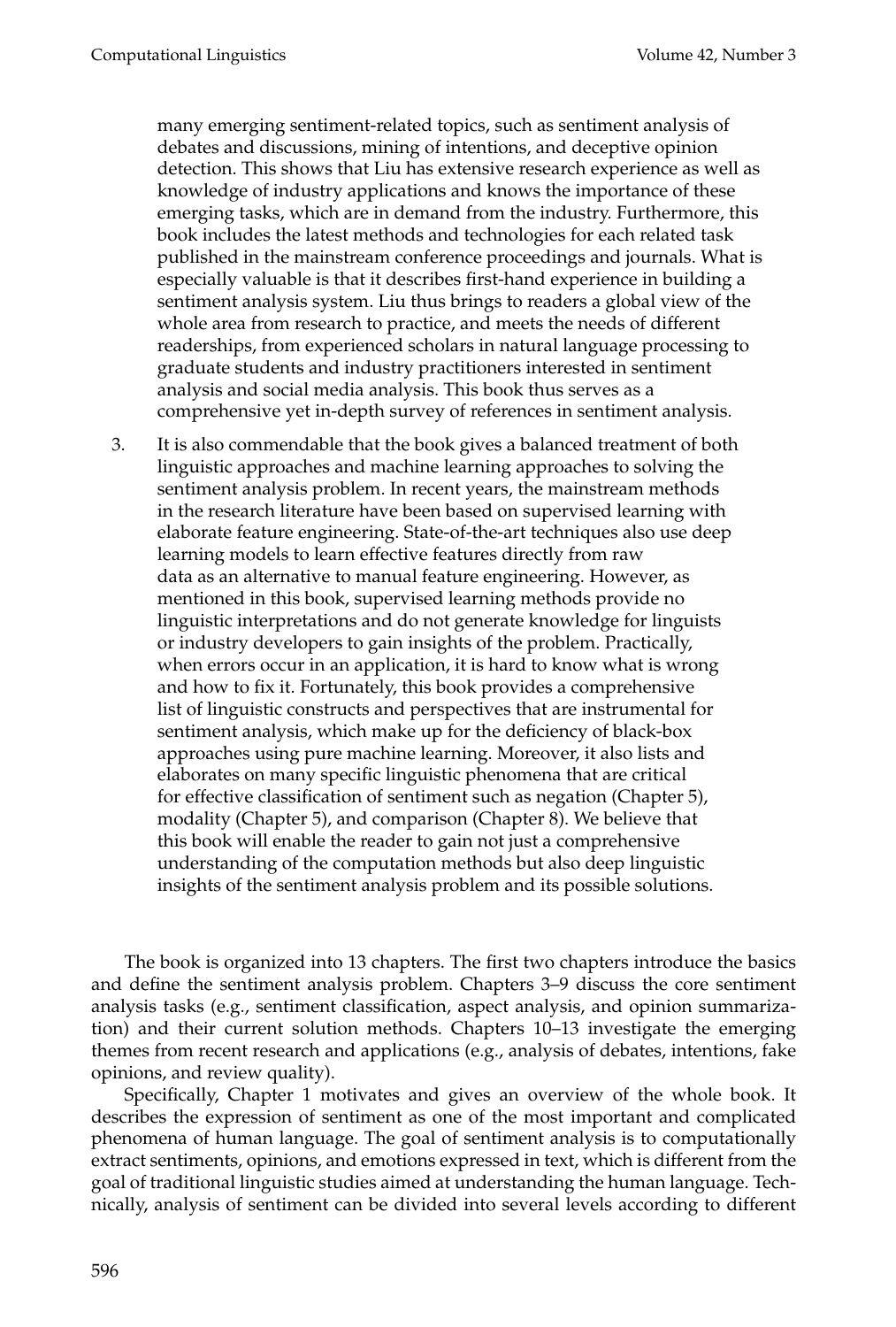discourse granularity, such as document, sentence, and aspect or sentiment-and-target levels. Liu took a structured approach to write this book.

Chapter 2 gives the definition of sentiment analysis, along with discussions of many key concepts such as subjectivity, affect, emotion, and mood. An opinion can either be defined as a quadruple or quintuple, and sentiment involves the type, orientation, and intensity about an opinion. Many succinct examples are also given to make the concepts easily understandable.

Chapter 3 discusses document-level sentiment classification, which is probably the most studied problem in sentiment analysis. It usually involves direct applications of (supervised or unsupervised) machine learning algorithms. Although the problem is called sentiment classification, it could also be taken as a regression problem. Most sentiment classification approaches categorize documents into only positive, negative, and objective types, whereas emotion classification involves more categories with overlapping meanings and is more difficult to perform accurately.

Document-level sentiment classification is, however, too coarse for practical applications. More elaborate analysis is applied to sentence and aspect levels, as introduced in Chapters 4 and 5. These two problems are the most practically useful research topics of sentiment analysis. In particular, aspect-level analysis forms the core of applications of sentiment analysis as it aims to identify the atomic unit of information contained in sentiment, opinion, and emotion expressions, which is the pair of sentiment and its target. For sentiment identification, the book shows that beyond positive and negative orientations of sentiment expressions, many sophisticated language phenomena also need to be considered in analysis (e.g., conditional expressions, sarcasm, sentiment composition, and negation). To deal with such sophisticated language phenomena, term-level features are no longer sufficient. One has to incorporate deeper knowledge of syntax, semantics, and discourse. Although significant efforts have been made, the problem is still far from being solved.

Chapters 6 and 7 describe aspect extraction and sentiment lexicon generation, respectively. The two topics are inter-related because sentiment lexicons are often used to express opinions on aspects or targets. Therefore, many researchers have studied the two tasks together. Furthermore, aspects and sentiment expressions also have common characteristics, such as, for example, the fact that they are both domain-specific. Although the two problems are challenging, these chapters provide valuable resources and practical algorithms for their solutions.

Chapter 8 studies comparative expressions related to sentiment. The task is also challenging because of the flexible usage of comparatives and the difficulty of identifying the preferred entity set. Limited research attention has been paid to this problem, but it is very useful in applications.

Chapter 9 provides several approaches to generating opinion summaries. Opinion summarization is quite different from conventional single-document or multidocument summarization, because it is centered on opinion targets and produces quantitative sentiment ratings for targets. The output of opinion summarization can be interactively visualized, which gives really interesting and easily understandable results that can be seen by users in a single glance.

Chapters 10–13 introduce several related topics to sentiment analysis, namely, the study of debates, intentions, deceptive opinions, and quality of reviews. These are emerging themes from recent research. We believe there will be significant research activities and applications on these topics in the years to come.

As a whole, this book serves as a useful introduction to sentiment analysis along with in-depth discussions of linguistic phenomena related to sentiments, opinions, and